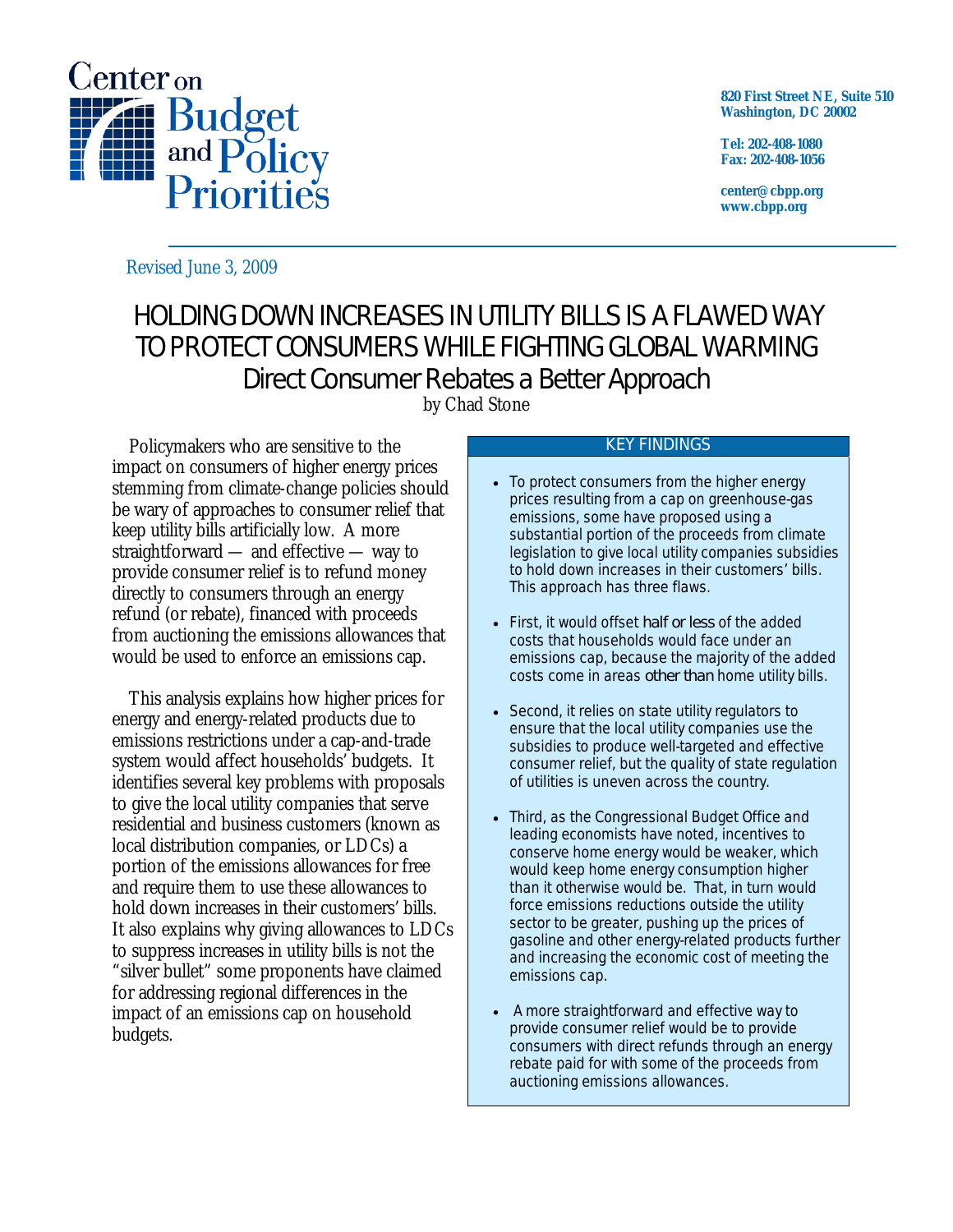### How Emissions Restrictions Affect Consumers' Budgets

Putting restrictions on greenhouse-gas emissions is necessary to avoid the costly and potentially catastrophic environmental and economic consequences from global warming. Those restrictions would work by raising the cost of activities that produce such emissions. The added costs are ultimately passed on to consumers, who will pay more for home energy, gasoline, and a broad array of goods and services whose production and transportation to market are energy-intensive.<sup>1</sup>

How much putting a price on greenhouse gas pollution would reduce the purchasing power of the average household in the bottom 20 percent of the income scale — where the average income is only about \$15,000 — depends on a number of factors, including, importantly, the stringency of the emissions cap. The cost is likely to rise from several hundred dollars a year when emissions reductions are relatively modest to substantially more as the emissions cap tightens to achieve greater reductions.<sup>2</sup> Increases in utility bills for electricity and natural gas would account for a little less than half of that impact, according to our estimates. About a quarter of the impact on these households' budgets would come from higher gasoline prices. The rest comes indirectly from the impact of higher energy prices on the production and transportation of an array of other goods and services.<sup>3</sup>

Because low-income households spend a larger share of their incomes on energy and energyrelated products than better-off households do, they would be hit hardest by the higher prices from an emissions cap. But middle-income households will feel the squeeze as well. The increase in costs they would face would be smaller as a share of their incomes but larger in dollars.

Increases in electric and gas utility bills would account for only about 40 percent of the impact on middle-income households' budgets. The other 60 percent would come from increases in the costs of other forms of energy and energy products. (Table 1 in the Appendix provides a breakdown of the composition of the increases in costs that households would face, by income group and type of energy consumption.)

 $\overline{a}$ 1 Under a cap-and-trade system, electricity generators, petroleum refiners, and other entities would be required to hold an emissions allowance for each ton of greenhouse gas emissions for which they are responsible. By and large, they would pass the cost of holding the allowances on to consumers, regardless of whether they received the allowances for free or purchased them at market prices. This is because limiting emissions (and requiring allowances for those emissions) reduces the supply of fossil-fuel energy that can be used; with the supply held down, prices have to rise to bring the quantity of fossil-fuel energy demanded down to meet the available supply. Except in the case of tightly regulated utilities, giving allowances away for free provides windfall profits to producers rather than lower prices for consumers.

<sup>&</sup>lt;sup>2</sup> CBPP has estimated that a relatively modest 15 percent reduction in projected emissions would reduce purchasing power in the bottom 20 percent of the population by roughly \$750 per year. As described in the Appendix, our approach uses methods like those used by the Congressional Budget Office to estimate the distributional impact of putting a price on carbon dioxide emissions. The size of the impact for any given reduction in emissions level is sensitive to assumptions about how intensively consumers are using energy before the policy is implemented and the responsiveness of consumers to changes in the prices of carbon-intensive goods and services ("demand elasticity"). CBPP's \$750 annual cost is derived from specific assumptions about these factors based on data from a few years ago and is roughly consistent with CBO's current estimate of about \$700, which is derived from similar data and assumptions.

<sup>3</sup> The relative importance of utility bills could be even less than these estimates suggest. CBO, for example, reports that on average, about 40 percent of the impact on households' costs comes from indirect factors.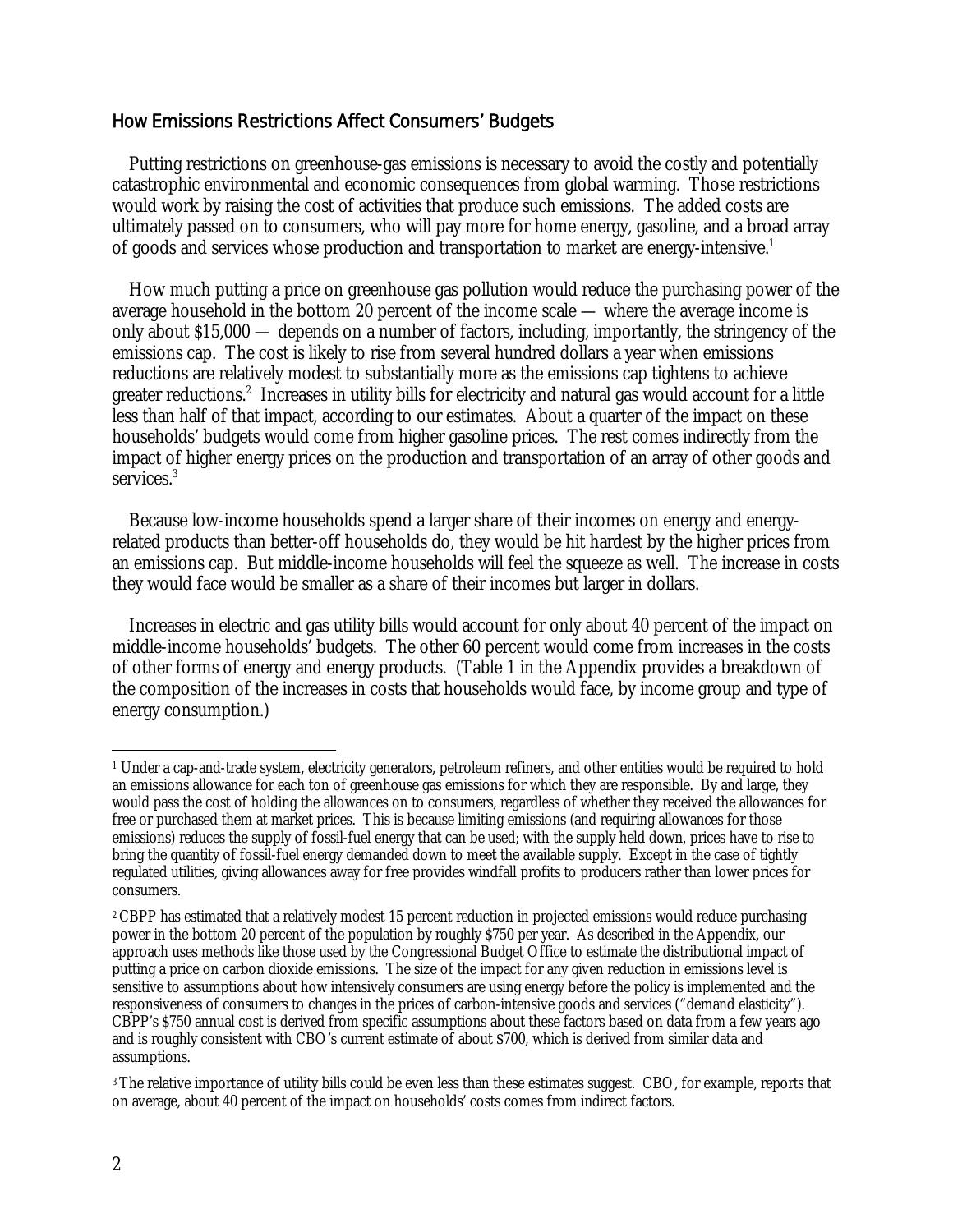#### Emissions Allowances Can Be Used to Offset Consumer Impacts

The most straightforward way to offset the impacts of a cap-and-trade system on consumers' budgets is for the government to sell the emissions allowances to the electricity generators, petroleum refiners, and other entities required to hold them in a cap-and-trade system and to refund the proceeds to consumers, or at least to refund enough of the proceeds to offset the increased costs that consumers up to certain income levels would bear.

Energy refunds or rebates would protect households against the loss of purchasing power from higher energy-related prices without blunting consumers' incentives to respond to those higher prices by conserving and investing in energy efficiency improvements. Because energy-related products will cost more, households with the flexibility to conserve energy or to invest more in energy efficiency will get more value for their budget dollar by taking these steps than by using their refund to maintain their old ways of energy consumption.

The utility company approach takes a different tack and allocates a portion of the emissions allowances *free* to local utility companies. The local utilities, or LDCs, would not have a direct use for the allowances they were given, because they do not generate the electricity they distribute and thus don't themselves emit greenhouse gases. Instead, the utility companies would sell the allowances and use the proceeds to offset the higher prices they would have to pay under a cap-andtrade system for the electricity generated by their affiliates or that they purchase in the competitive wholesale market. State utility regulators would then have the task of making sure that LDCs used their valuable emissions allowances as intended to keep higher prices for fossil fuels from translating into higher utility bills.

#### Three Large Problems with the LDC Approach

Several considerations militate against using an LDC approach that is aimed at keeping customers' bills from increasing as the primary vehicle for consumer relief in climate change policy. Three concerns in particular, stand out.

 **Such an approach would not offset the bulk of consumers' increased costs.** As noted, increased utility bills would account for *less than half* of the impact of higher energy-related prices on consumers' budgets (see Figure 1). Therefore, having LDCs suppress increases in utility bills would fall well short of restoring consumers' lost purchasing power due to the higher energy prices.

This would be even more true for middle-income households than low-income ones. Figure 1 shows that as one moves up the income scale, increases in costs for items other than home utility bills would make up an increasing share of the impact of higher energy prices on families' budgets.

In addition, if consumer relief were channeled through LDCs, households that heat with fuel oil would be bypassed, unless they wre assisted through some supplementary measure. Otherwise, they would fail to receive relief from their higher home heating costs, much less their higher costs for gasoline and other energy-related products.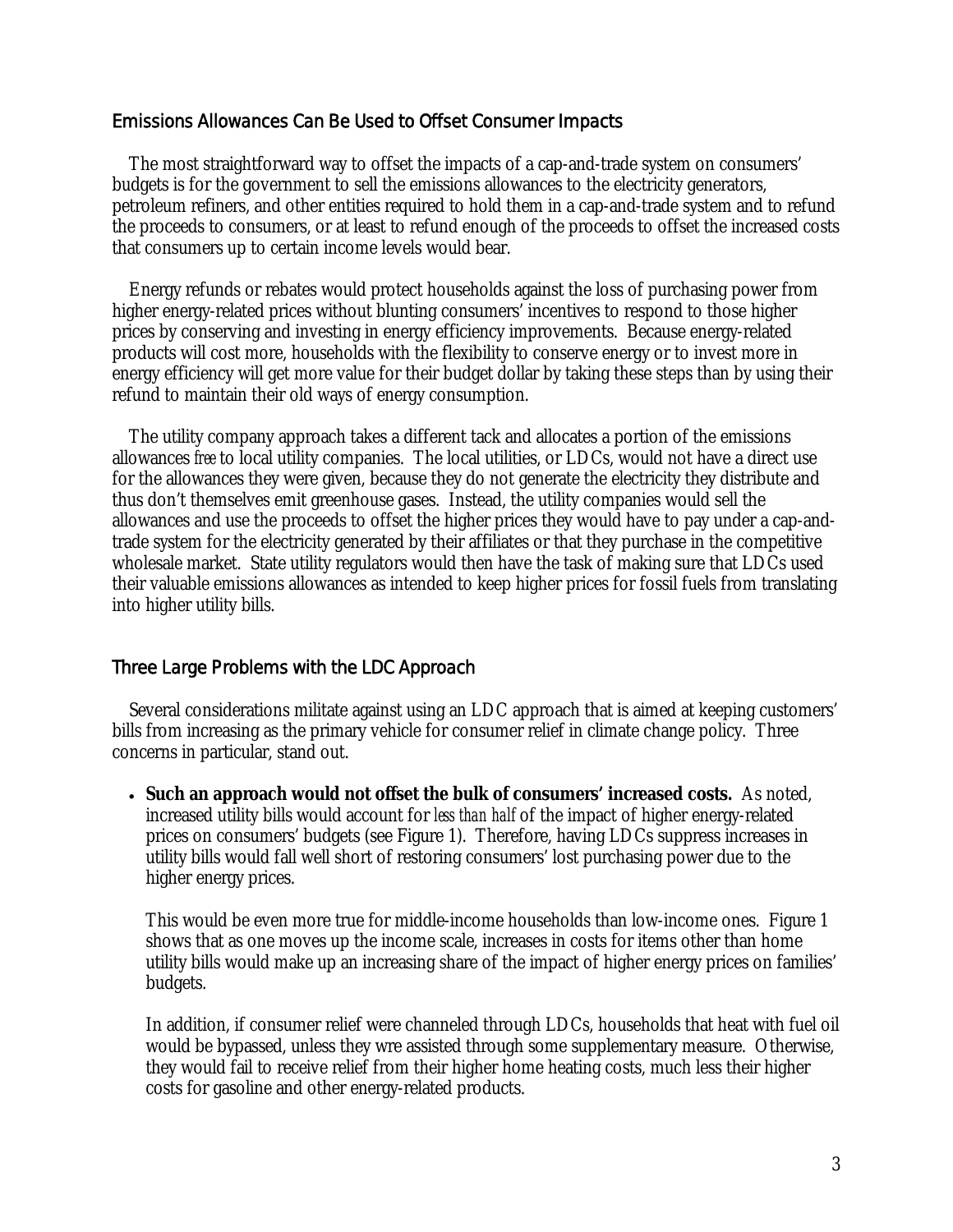

- **State regulation of LDCs is uneven.** Proponents of the LDC approach argue that LDCs are regulated utilities and will be required to use the allowances they are given to benefit consumers. In fact, the quality of state utility regulation is uneven across the country. The mere fact that utilities are regulated is not a guarantee that free allowances to LDCs will produce well-targeted and effective consumer relief everywhere. LDCs' ideas of what would be the best use of the allowances would not necessarily align with policymakers' goals. This problem would be lessened if Congress set rules for how the LDCs were to use these funds. Depending on the strength of the regulators in a state, however, some of the funds still might not be used in optimal fashion or might go for overhead or turn up in utility companies' bottom lines.
- **This approach would cause prices for other forms of energy and energy-related products to rise more and would raise the overall cost of meeting the cap.** Keeping utility bills low under a cap-and-trade system would blunt the "price signal" that an emissions cap is designed to send in order to encourage more efficient home (and other) energy consumption. It thus would keep electric and gas consumption higher than it otherwise would be. (This effect might be lessened by certain federal rules specifying how the LDCs are to deliver the consumer relief but would not be eliminated.<sup>4</sup>) Reductions in the use of *other* forms of energy would then have to be greater in order to produce total emissions reductions sufficiently large to comply with the overall emissions cap.

<sup>-</sup>4 Providing relief in the form of reductions in the fixed portion of utility bill charges preserves the price signal of higher rates in the variable portion of the bill to the maximum extent possible, but that effect is largely blunted if consumers look only at the bottom line of their bill, where they would not experience the "sticker shock" that could prompt changes in behavior.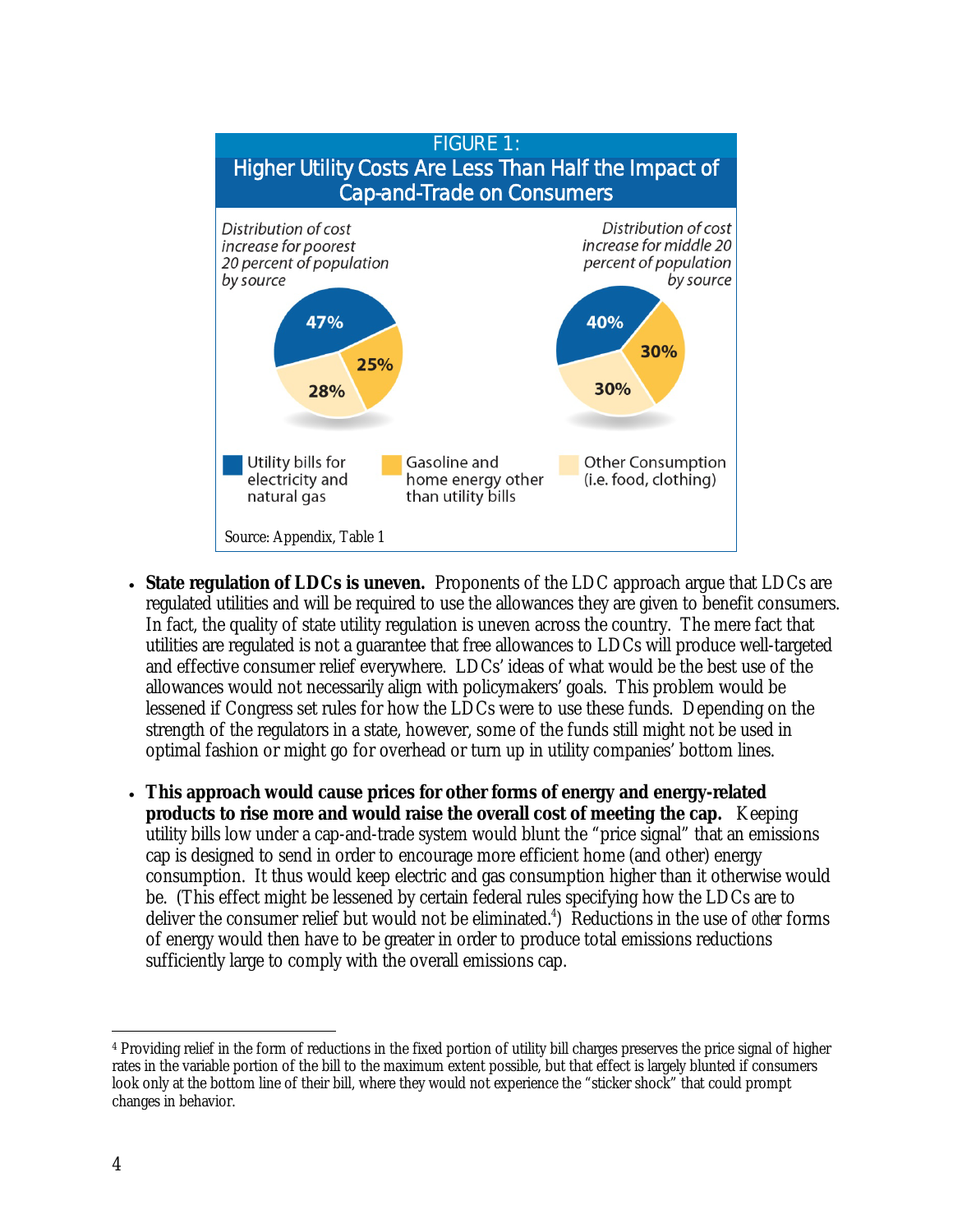As a result, while consumers would have lower electricity bills under the LDC approach than under an alternative approach such as direct consumer rebates, they would face higher expenses for gasoline and all indirect uses of energy (i.e., for goods and services that use energy in their manufacture or transport to market). Douglas Elmendorf, Director of the Congressional Budget Office, recently explained this problem:

One option that policymakers have considered is to give allowances to local distribution companies, which purchase electricity from generators and sell it to households. …

Muting the increase in electricity prices would increase the overall cost of the policy because it would reduce households' incentives to undertake measures to reduce their electricity consumption, such as choosing more efficient appliances or turning down their thermostats. As a result, the burden of meeting the cap would fall more heavily on other sectors, and that additional burden would be reflected in higher prices for other goods and services that households purchase. (For example, the price of gasoline would probably increase more than would otherwise be the case.) As a result, determining the distributional consequences of having the local distribution companies use the value of the allowances to offset increases in electricity prices would require accounting both for the protection that households would receive from electricity price increases and the corresponding increases in the prices of other goods and services that they purchase.<sup>5</sup>

The same point was made last year by Peter Orszag, now the Director of the Office of Management and Budget. Orszag explained, "In regulated electricity industries, distributing the permits at no cost might mitigate or prevent price increases in those markets but only at the cost of requiring even larger price increases in other markets."6

To the extent that it blunts emissions reductions in the utility sector , the LDC approach would increase the overall cost to society of meeting the emissions cap. As economist Dallas Burtraw of the non-partisan Resources for the Future noted in congressional testimony earlier this year: "The protection of [individual] sectors from changing prices leads to less consumer response. Consequently, greater emissions reductions have to be achieved in other sectors. In the case of free distribution to electricity consumers (through distribution to local distribution companies), our research indicates this could cause the allowance price to rise by 15 percent."<sup>7</sup> The higher

<sup>-</sup>5 Congressional Budget Office, Statement of Douglas Elmendorf, Director, "The Distribution of Revenues from a Capand-Trade Program for C0<sub>2</sub> Emissions," testimony before the Committee on Finance, U.S. Senate, May 7, 2009. Similarly, Alan Viard of the American Enterprise Institute has observed that if electric bills are held down, consumers will "buy more electricity, causing the utilities to reduce emissions by less than they would have done in the absence of free allocation. The cap-and- trade system rigidly requires, however, a specified volume of national emission reductions; if one sector makes fewer reductions, the rest of the economy must make more to meet the fixed cap." See Alan Viard, "Don't Give Away the Cap-and-Trade Permits!," American Enterprise Institute, May 4, 2009.

<sup>6</sup> Congressional Budget Office Statement of Peter Orszag, Director, "Containing the Cost of a Cap-and-Trade Program for Carbon Dioxide Emissions," testimony before the Committee on Energy and National Resources, U.S. Senate, May 20, 2008.

 $^7$  Statement of Dallas Burtraw, Ph. D., Senior Fellow, Resources for the Future, Testimony Before the Subcommittee on Income Security and Family Support of the House Committee on Ways and Means, March 12, 2009.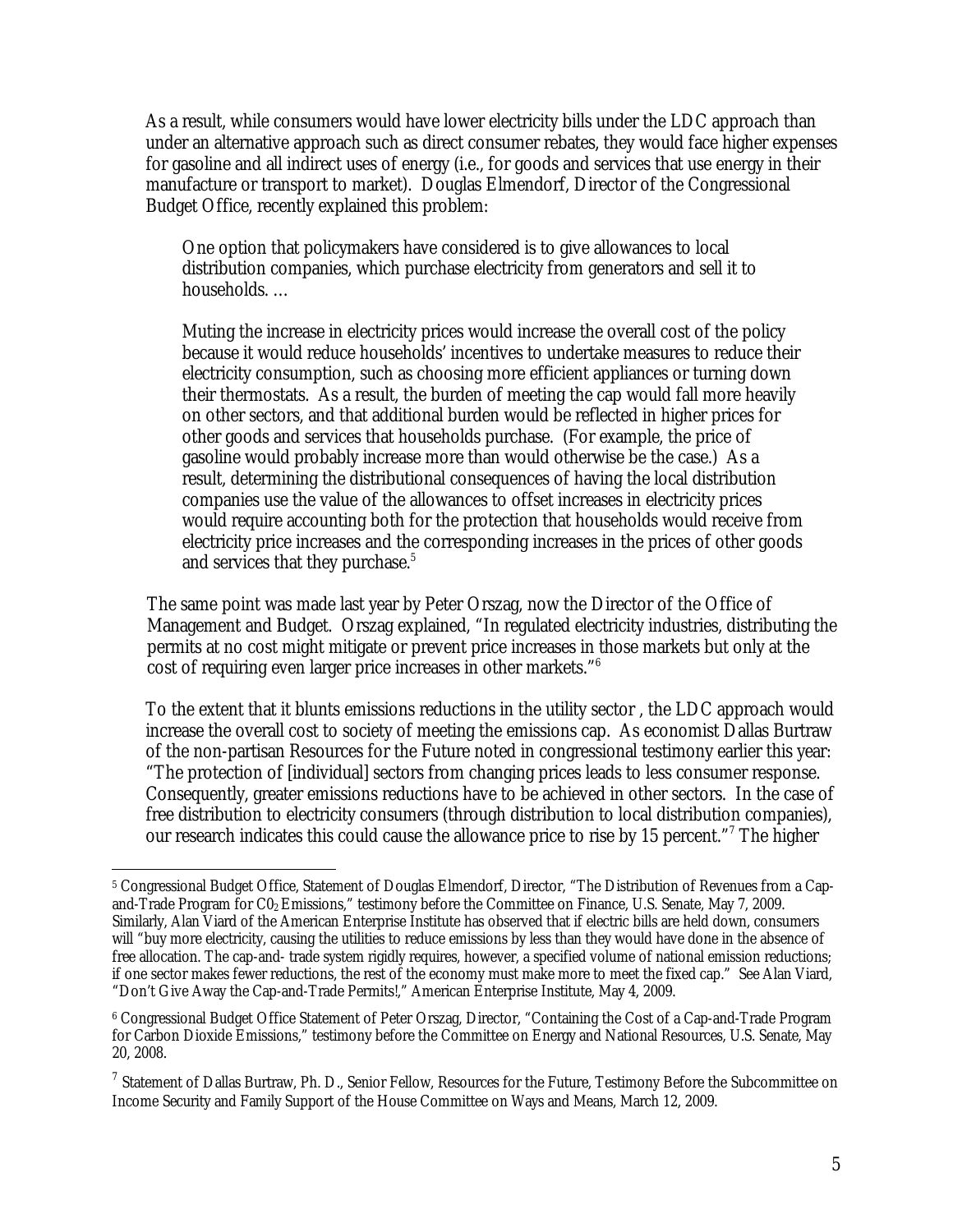allowance price reflects the fact that achieving the emissions cap becomes more costly when price signals are suppressed in some sectors. Economists from across the political spectrum have made this point.<sup>8</sup>

Most recently, the Environmental Protection Agency, in an analysis accompanying its preliminary assessment of the Waxman-Markey discussion draft now being considered by the House Energy and Commerce Committee, said, "Returning the allowance value to consumers of electricity via local distribution companies in a non-lump sum fashion prevents electricity prices from rising but makes the cap-and-trade policy more costly overall….since greater emission reductions have to be achieved by other sectors of the economy."9 (EPA also noted, speaking of a rebate approach, "Auctioned allowances with lump-sum distribution of revenues to households is the least regressive cap-andtrade policy analyzed [in the economics literature] and has been shown to be progressive in some cases. $\overline{5}$ <sup>10</sup>)

## LDC Approach Not Necessarily the Best Way to Address Regional Variation

Consumers living in regions heavily dependent on fossil-fuel power are likely to perceive that they will bear a higher burden under climate change legislation than consumers living in regions with more hydroelectric or nuclear power . Similarly, rural consumers are likely to perceive that they will bear a higher burden because they drive more and use more gasoline. Some advocates of the LDC approach argue that it reduces these regional differences.

However, the regional differences are smaller than they are sometimes portrayed to be. A proper assessment of the importance of regional variation should look at households' total energy costs, not just their costs for particular items such as electricity. The regions with high gasoline consumption are not necessarily the same as the regions with high utility bills. In addition, a substantial share of the consumer impact of higher energy-related prices would be felt through the indirect effects an emissions cap would have on the prices of other energy-related goods and services, and those effects are likely to be fairly similar across regions. The LDC approach may be more likely to change the *pattern* of regional differences than to reduce the *extent* of those differences.

Assessing regional variation is bedeviled by data limitations and conceptual questions about how to measure and assess equity across regions. The evidence gleaned so far from consumer expenditure data is that: 1) regional effects under a cap-and-trade system would exist, but 2) the range of variation across regions is not large (as a percentage of the average household's income), and 3) the range and pattern of regional variation are sensitive to particular policy choices, such as

-

<sup>8</sup> Thus, Viard has noted that if permits are given free to regulated electric utilities to hold down consumers' electric bills, then "[t]he emissions reduction is no longer achieved in a cost-effective manner because there is too small a reduction in the output of regulated utilities and too much reduction in emissions in the rest of the economy." See Alan Viard, *op.cit.*

<sup>9</sup> U.S, Environmental Protection Agency, "EPA Preliminary Analysis of the Waxman-Markey Discussion Draft, the American Clean Energy and Security Act of 2009 in the 111th Congress, 4/20/09, p. 39.

<sup>10</sup> *Ibid*.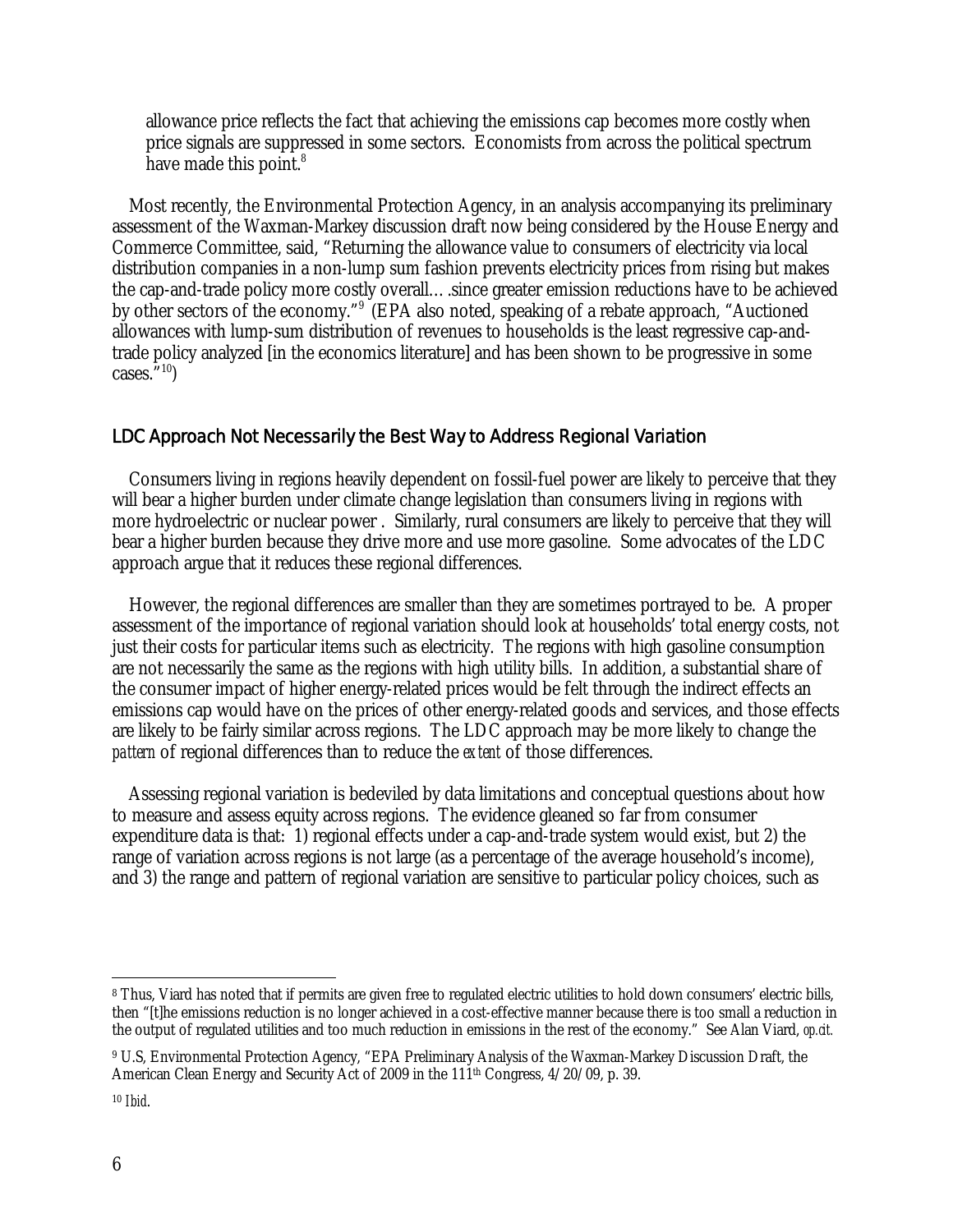whether to auction all of the emissions allowances, and, if not, who should receive free allowances and why. $11$ 

In the same congressional testimony cited earlier, Dallas Burtraw of Resources for the Future observed about an LDC approach, "it is not obvious whether this will diminish or amplify differences in the impact of the program across regions."12Regions in which an above-average portion of the impact of an emissions cap on consumers' budgets comes from things other than utility bills, and regions in which states have already enacted policies that have reduced emissions but increased consumer costs, might be considered disadvantaged under the LDC approach, compared with regions that have historically experienced lower utility bills because of their reliance on cheaper, but dirtier, fossil-fuel energy.

Consideration of how to address regional variation is surely appropriate. A fully satisfactory policy response, however, is likely to remain elusive. Before embracing a flawed LDC approach, policymakers might want to consider alternatives such as establishing a uniform refund (that varies with family size) and supplementing it by setting aside a modest portion of the emissions allowance value for grants to states in regions that would face disproportionate burdens, in order to provide additional help to residential and business consumers in those areas.

### **Conclusion**

On both economic and policy grounds, there are at least three significant flaws with the proposal to give local distribution companies free emissions allowances and to have them deliver the bulk of consumer relief by holding down increases in consumers' bills. First, holding down increases in consumers' utility bills would address less than half of the impact on consumers' budgets from placing a cap on greenhouse-gas emissions. Second, state utility regulation across the country is too uneven to ensure that LDCs deliver the relief as policymakers intend. Third, artificially suppressing increases in utility bills would raise the overall cost of meeting the emissions cap and push up prices still more for other forms of energy and energy products. There also is no convincing evidence that a utility-based approach is substantially better than other approaches would be in reducing regional differences.

By contrast, an energy refund approach can efficiently deliver relief to consumers while preserving the incentives for households to conserve energy and to invest in energy efficiency, both of which will be increasingly important as the emissions cap tightens.

<sup>-</sup>11 See Dallas Burtraw, Rich Sweeney, and Margaret Walls, "The Incidence of U.S. Climate Policy: Where You Stand Depends on Where You Sit," Resources for the Future Discussion Paper RFF DP 08-28, September 2008, and Kevin A. Hassett, Aparna Mathur, and Gilbert E. Metcalf, "The Consumer Burden of a Cap-and-Trade System with Freely Allocated Permits," American Enterprise Institute Working Paper #144, December 23, 2008.

<sup>12</sup> Burtraw, Ways and Means testimony, *loc. cit*.